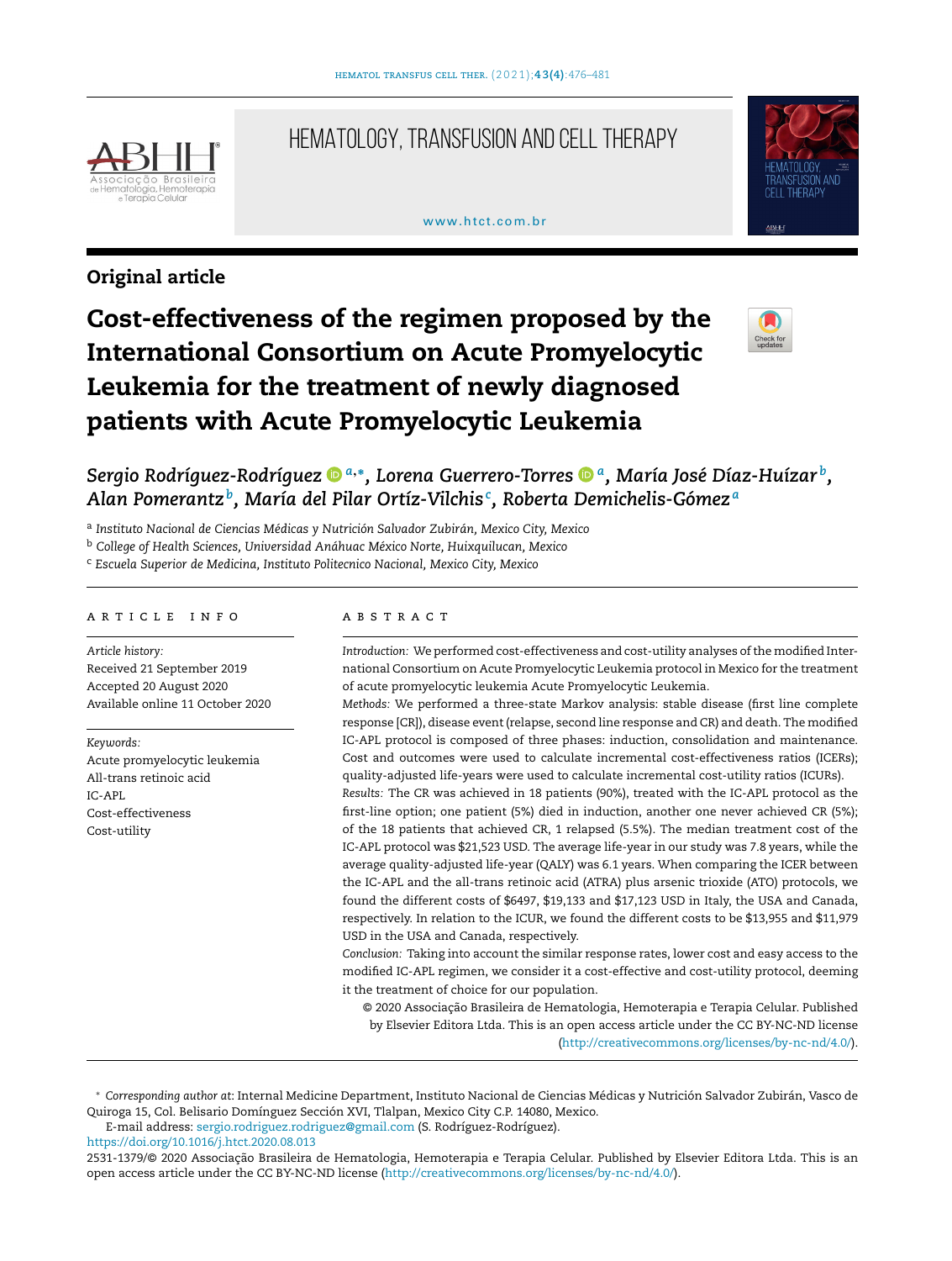#### Introduction

Acute promyelocytic leukemia (APL) is distinguished by the presence of a reciprocal translocation between chromosomes 15 and 17, or  $t(15;17)$ .<sup>1</sup> [D](#page-4-0)epending on the country, APL usually accounts for between 5 and 12% of all acute myeloid leukemia  $(AML)$  cases,<sup>[2](#page-4-0)</sup> and is usually associated with disseminated intravascular coagulation (DIC), hemorrhagic syndrome and central nervous system involvement, along with typically acute leukemia complications, such as infections.<sup>[3](#page-4-0)</sup>

From the discovery of the promyelocytic leukemia retinoic acid receptor (PML-RAR) alpha fusion protein, APL treatment was revolutionized by the introduction of the all-trans retinoic acid (ATRA), $4,5$  a vitamin A derivative that induces differentiation of immature promyeloblasts into mature granulocytes.[6](#page-4-0) Its combination with arsenic trioxide (ATO) is considered the first-line treatment of APL, able to induce a complete remission (CR) in  $\geq$  90% of patients, with a 2-year overall survival (OS) of  $99\%$ .<sup>[7](#page-4-0)</sup> More recently, ATO has been approved by the regulating organizations in both the USA and Europe for the treatment of newly diagnosed patients with low-tointermediate risk APL.[8](#page-4-0)

APL is associated with a high risk of early hemorrhagic death during induction, ranging from 3 to 11% in some studies. $9,10$  In developing countries, the mortality rate at induction was significantly higher (up to  $32\%$ ).<sup>[11](#page-4-0)</sup> In order to narrow this gap, the International Consortium on Acute Promyelocytic Leukemia (IC-APL) developed a protocol with standardized supportive care and accessible drugs, which helped diminish the early mortality rate and improve the OS in developing countries, indirectly reducing the economic burden associated with the treatment of APL.<sup>[3,12](#page-4-0)</sup> Such a regimen is comprised of three phases: an induction phase (ATRA plus daunorubicin [DNR]), a consolidation phase (ATRA plus DNR, cytarabine [Ara-C] and mitoxantrone [MTZ]) and a maintenance phase (ATRA plus methotrexate [MTX] and 6- mercaptopurine [6-MP]).<sup>[3,12](#page-4-0)</sup>

The IC-APL protocol has provided excellent clinical results in the treatment of APL, with a 2-year OS in adults, initially achieving only a 50% OS, with an induction mortality rate reaching  $30\frac{11}{1}$  $30\frac{11}{1}$  $30\frac{11}{1}$  and increasing the OS to 80% and reducing mortality by half, after undergoing some modifications.<sup>3</sup> [A](#page-4-0)dditionally, arsenic trioxide (ATO) has shown adequate responses with low toxicities in developing countries, $13$  however, it is not reimbursed by the public health system in Mexico and its cost is considerably high.

The objective of this study was to perform a costeffectiveness analysis (CEA) and a cost-utility analysis (CUA) of the modified IC-APL protocol in Mexico, comparing it to the costs of the first-line treatment ATRA plus ATO in other countries.

## Patients and methods

#### *Model structure*

We performed a three-state Markov analysis: stable disease, disease event and death. Stable disease state comprised of first-line response and CR, the disease event state included



Figure 1 – Three-state Markov model for APL treatment with the modified IC-APL protocol.<sup>[4,14](#page-4-0)</sup>

relapse, second-line response and second CR. We used the available data from Tallman et al., with an error correction factor of 0.78 per year for stable disease, and of 0.65 per year for the disease event state. $14$  Each patient entered the model during the stable disease event, with transitions occurring each month to prove the probability of moving from stable disease to disease event or death. After a disease event, initial treatment was discontinued and second-line treatment started (Figure 1).

#### *Treatment*

The modified IC-APL protocol is specified in the Crespo-Solis study and is composed of three phases: (1) an induction phase (ATRA plus DNR); (2) a consolidation phase (ATRA plus DNR, Ara-C and MTZ), and (3) a maintenance phase (ATRA plus MTX and 6-MP) ([Table](#page-2-0) 1), diverting from the IC-APL in the administration of prophylactic intrathecal chemotherapy to patients considered to be at high risk.[15,16](#page-4-0)

#### *Eligible population*

We included all of the newly diagnosed patients with APL, either by cytogenetic or molecular studies from peripheral blood smear or bone marrow sample, treated with the modified IC-APL protocol as a first-line option, in the period spanning 2007–2013 at the National Institute of Health Sciences and Nutrition Salvador Zubirán in Mexico City.

#### *Clinical characteristics and survival parameters*

Regarding clinical characteristics, we considered gender, age and risk at diagnosis, based on international criteria.[17](#page-5-0) Risk stratification followed the recommendations of Sanz et al.*,* considering patients at low risk those with a white blood cell (WBC) count <10  $\times$  10<sup>9</sup>/L and a platelet count >40  $\times$  10<sup>9</sup>/L, at intermediate risk those with a WBC< $10 \times 10^9$ /L and a platelet count <40  $\times$  10<sup>9</sup>/L and at high risk those with a WBC  $\geq 10 \times 10^9$ /L.<sup>[16,18](#page-5-0)</sup> Concerning survival parameters, definition of CR rates, disease-free survival (DFS) and OS were considered the same as those in Crespo-Solís et al.<sup>[15](#page-4-0)</sup> For the ATRA plus ATO and ATRA plus idarubicin (IDA) protocols, we considered the data available from Lo-Coco et al.<sup>[7](#page-4-0)</sup> and for the ATRA plus Ara-C or DNR protocol, we considered the data from Ades et al. and Powell et al.<sup>[19,20](#page-5-0)</sup>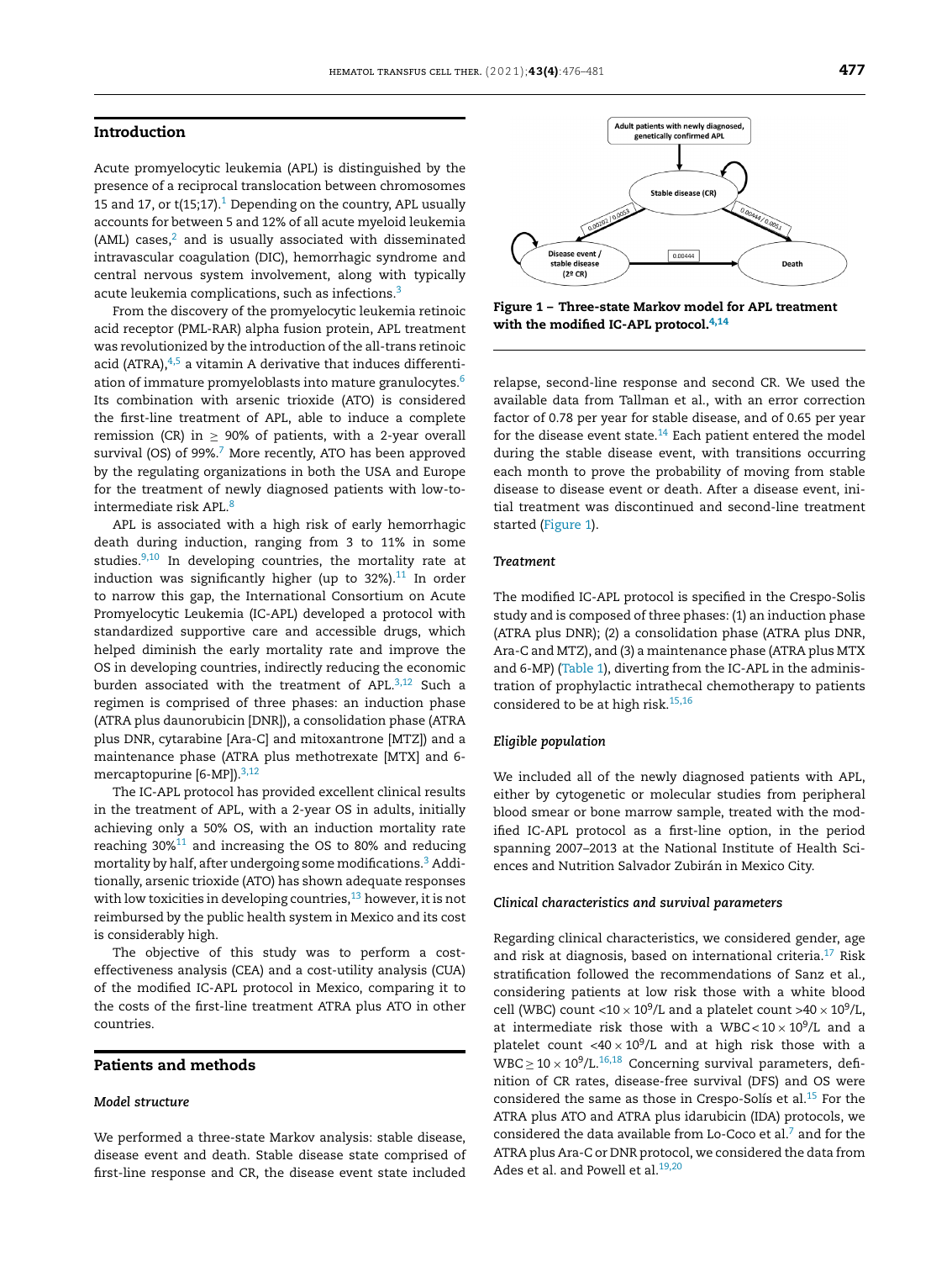<span id="page-2-0"></span>

| Table 1 - Modified IC-APL 2006 protocol regimen. <sup>15</sup>                                                                               |                                                                                                                                                                                   |                                                                                                                                                                                    |                                                                                                                                                                                                                                   |  |  |
|----------------------------------------------------------------------------------------------------------------------------------------------|-----------------------------------------------------------------------------------------------------------------------------------------------------------------------------------|------------------------------------------------------------------------------------------------------------------------------------------------------------------------------------|-----------------------------------------------------------------------------------------------------------------------------------------------------------------------------------------------------------------------------------|--|--|
| Phase                                                                                                                                        | Therapy                                                                                                                                                                           |                                                                                                                                                                                    |                                                                                                                                                                                                                                   |  |  |
| Induction (all patients)                                                                                                                     | DNR: 60 mg/m <sup>2</sup> /day (days 2, 4, 6 and 8)<br>ATRA: $45 \,\mathrm{mg/m^2/day}$ (day 1 until CR)                                                                          |                                                                                                                                                                                    |                                                                                                                                                                                                                                   |  |  |
| Consolidation (risk adapted)                                                                                                                 | Low risk<br>DNR: 25 mg/m <sup>2</sup> /day $\times$ 4<br>ATRA: $45 \,\mathrm{mg/m^2/day} \times 15$                                                                               | Intermediate risk<br>DNR: 35 mg/m <sup>2</sup> /day $\times$ 4<br>ATRA: $45 \,\mathrm{mg/m^2/day} \times 15$                                                                       | High risk<br>DNR: 25 mg/m <sup>2</sup> /day $\times$ 4<br>Ara-C: 1000 mg/m <sup>2</sup> /day $\times$ 4<br>ATRA: $45 \,\mathrm{mg/m^2/day} \times 15$                                                                             |  |  |
|                                                                                                                                              | MTZ: $10 \,\mathrm{mg/m^2/day} \times 3$<br>ATRA: $45 \,\mathrm{mg/m^2/day} \times 15$<br>DNR: 60 mg/m <sup>2</sup> /day $\times$ 1<br>ATRA: $45 \,\mathrm{mg/m^2/day} \times 15$ | MTZ: 10 mg/m <sup>2</sup> /day $\times$ 3<br>ATRA: $45 \,\mathrm{mg/m^2/day} \times 15$<br>DNR: 60 mg/m <sup>2</sup> /day $\times$ 2<br>ATRA: $45 \,\mathrm{mg/m^2/day} \times 15$ | MTZ: $10 \,\mathrm{mg/m^2/day} \times 5$<br>ATRA: $45 \,\mathrm{mg/m^2/day} \times 15$<br>DNR: 60 mg/m <sup>2</sup> /day $\times$ 1<br>Ara-C: 150 mg/m <sup>2</sup> /day $\times$ 5<br>ATRA: $45 \,\mathrm{mg/m^2/day} \times 15$ |  |  |
| Maintenance (all patients) (2 years)                                                                                                         | • ATRA: $45 \,\mathrm{mg/m^2/day} \times 15$ (every 3 months)<br>• MTX: $15 \,\mathrm{mg/m^2/day}$ (weekly)<br>$\bullet$ 6-MP: 50 mg/m <sup>2</sup> /day                          |                                                                                                                                                                                    |                                                                                                                                                                                                                                   |  |  |
| DNR: daunorubicin; ATRA: all-trans retinoic acid; CR: complete remission; DEX: dexamethasone; BID: twice a day; WBC: white blood cell count; |                                                                                                                                                                                   |                                                                                                                                                                                    |                                                                                                                                                                                                                                   |  |  |

PLTs: platelets; Ara-C: cytarabine; MTZ: mitoxantrone; MTX: methotrexate; 6-MP: 6-mercaptopurine.

#### *Cost-effectiveness and cost-utility analyses*

Chemotherapy costs were obtained from the Hematology & Oncology Department, with the aid of the Social Service Department. Medical costs from our Institute were obtained from the internal cost table, considering the institutional perspective cost (without a subsidy). The average number of years lived estimate and the quality-adjusted life-years (QALY) were obtained according to the recommendations made by Shen et al.*,* using the area under the Kaplan-Meier curve.<sup>[21](#page-5-0)</sup>

For the CEA, the CR was compared with the cost for each protocol and then compared by using the incremental costeffectiveness ratios (ICERs) and for the CUA, the QALYs were compared with the cost for each protocol and then compared by using the incremental cost-utility ratios (ICURs). $^{22}$  $^{22}$  $^{22}$  The formulas used for the ICER and ICUR are presented as follows:

$$
ICER = \frac{(\%CR \quad B - \%CR \quad A)}{(\text{COST} \quad B - \text{COST} \quad A)},
$$

$$
ICUR = \frac{(\text{QALY} \quad B - \text{QALY} \quad A)}{(\text{COST} \quad B - \text{COST} \quad A)}
$$

where A corresponds to the comparator study (ATRA plus ATO, ATRA plus IDR or ATRA plus Ara-C and DNR protocol) and B corresponds to the compared study (IC-APL).

# Results

#### *Clinical characteristics and survival parameters*

Of the 20 patients included in our study, 14 (70%) were women who had a median age of 38 years (range 17–79 years) at the time of diagnosis. Risk-stratification was as follows: 5 patients (25%) were classified as low-risk, 12 (60%), as intermediate-risk and 3 (15%), as high-risk.

CR was achieved in 18 patients (90%) treated with the modified IC-APL protocol as a first-line option and the remaining two patients (10%) had different outcomes: one died in induction, while the other one never achieved a response. Of the patients that achieved CR, 1 relapsed (5.5%) and later died after the second relapse. The mean estimated OS was 89 months (CI 95%, 86.61–101.51), with 89% of the patients alive at 39 months and the mean estimated disease-free survival (DFS) was 91 months (CI 95%, 83.71–99.81), with 94% of patients free of disease at 24 months.

#### *Cost-effectiveness and cost-utility analyses*

The median treatment cost of the IC-APL protocol was \$21,523 USD. The median length of treatment was 29 months (range, 27–39 months), with a median of life without treatment of 41 months (0–68 months). The average number of years-of-life in our study was 7.84 years, with the average QALY of 6.1 The total cost of ATRA + ATO in Italy was \$60,354 USD, in Canada, \$124,108 USD (QALY of 14.68) and in the USA, \$136,170 USD (QALY of 14.33) [\(Table](#page-3-0) 2).

The CEA yielded \$227, \$603, \$1241 and \$1361 USD per percentage of CR in Mexico (IC-APL), Italy (ATRA plus ATO), Canada (ATRA plus ATO) and the USA (ATRA plus ATO), respectively. When comparing the ICER between the IC-APL and the ATRA plus ATO protocols, we found a difference of \$6497, \$19,133 and \$17,123 USD in Italy, the USA and Canada, respectively ([Table](#page-3-0) 3).

In relation to the CUA, each QALY gained in Mexico costs \$3500 USD, in Canada, \$8, 454 USD and in the USA, \$9502 USD. When comparing the ICUR between the IC-APL and the ATRA plus ATO protocols, we found a difference in cost of \$13,955 and of \$11,979 USD in the USA and Canada, respectively ([Table](#page-3-0) 4).

# Discussion

In our study conducted at a tertiary referral center in Mexico City, we found that the total median cost of the APL treatment, using the modified IC-APL protocol, was \$21,523 USD, with a 94% CR and a CEA of \$227 USD (per each percentage of CR). Medical costs in our study represented most of the total median cost of treatment (57%). The ICER and ICUR were lower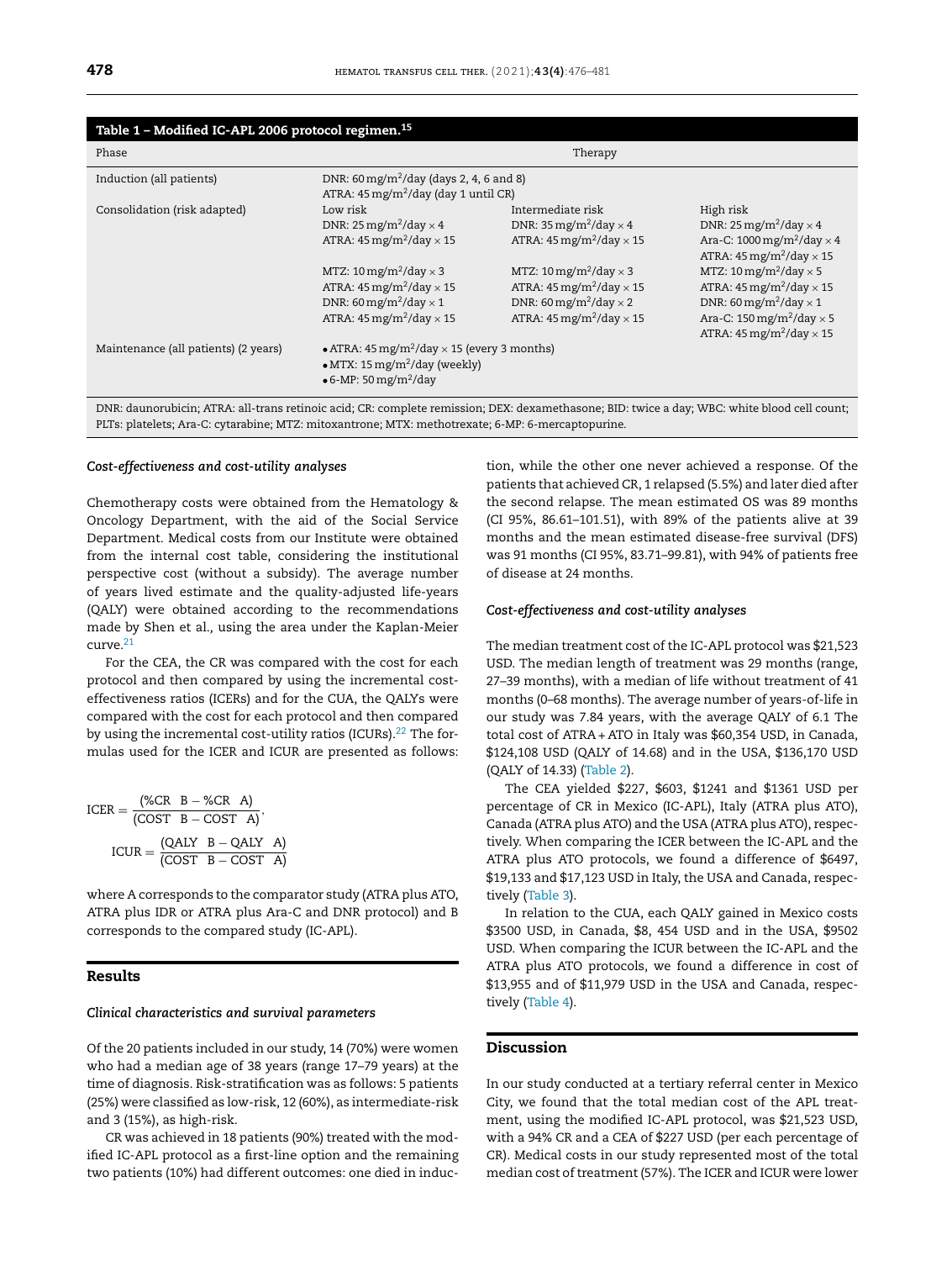<span id="page-3-0"></span>

| Table 2 - Comparison of costs in the treatment of APL. |                          |                           |                         |                              |  |
|--------------------------------------------------------|--------------------------|---------------------------|-------------------------|------------------------------|--|
|                                                        | Modified IC-APL - Mexico | $ATRA + ATO - USA^{7,14}$ | $ATRA + ATO - Italy4,7$ | $ATRA + ATO - Canada^{7,23}$ |  |
| Years-of-life                                          | 7.84                     |                           |                         | 17.79                        |  |
| QALY                                                   | 6.10                     | 14.33                     | -                       | 14.68                        |  |
| Medical costs <sup>a</sup>                             | \$12,369                 | \$22,837                  | \$9530                  | \$44,898                     |  |
| Induction costs                                        | \$3782                   | \$20,503                  | \$8234                  |                              |  |
| Consolidation costs                                    | \$2328                   | \$1296                    | \$2334                  |                              |  |
| Maintenance costs                                      | \$5173                   |                           | \$320                   |                              |  |
| Chemotherapy costs                                     | \$9154                   | \$61,797                  | \$50,823                | \$38,008                     |  |
| Relapse costs <sup>b</sup>                             | \$2802                   | $\overline{\phantom{0}}$  | -                       | \$2471                       |  |
| Total costs (USD) <sup>c</sup>                         | \$21,523                 | \$136,170                 | \$60,354                | \$124,108                    |  |

IC-APL: International Consortium on Acute Promyelocytic Leukemia; ATRA + ATO: all-trans retinoic acid + arsenic trioxide; QALY: qualityadjusted life-years; USD: US dollars.

a Medical costs, including hospitalization, physician visits (when applicable) and other related healthcare costs.

 $^{\rm b}$  Not included in total costs in the aforementioned studies, as it usually requires a change in treatment.

 $\cdot$  Includes other disease-related costs not applicable to medical costs. Costs are presented in US dollars (USD), with a conversion rate of 1 USD = 20.768432 Mexican pesos (MXN), 1 Euro (EUR) = 1.085650 USD, and 1 Canadian dollar (CAD) = 0.738552 USD.

| Table 3 – Cost-effectiveness analysis in the treatment of APL. |                      |                   |       |            |                |
|----------------------------------------------------------------|----------------------|-------------------|-------|------------|----------------|
|                                                                | Protocol             | Total costs (USD) | CR(%) | <b>CEA</b> | <b>ICER</b>    |
| Mexico                                                         | Modified $IC - APL$  | \$21,523.34       | 94    | \$228.97   |                |
| Italy <sup>7,14</sup>                                          | ATRA + ATO           | \$60,354.54       | 100   | \$603.55   | \$6471.87      |
|                                                                | $ATRA + IDR$         | \$52,276.48       | 95    | \$550.28   | \$30,753.14    |
| IISA <sup>7,14,19,20</sup>                                     | $ATRA + ATO$         | \$136,170,00      | 100   | \$1361.70  | \$19,107.78    |
|                                                                | $ATRA + IDR$         | \$101,396.00      | 95    | \$1067.33  | \$79,872.66    |
|                                                                | $ATRA + Ara-C + DNR$ | \$96,940.00       | 90    | \$1077.11  | $$ -18,854.17$ |
|                                                                | $ATRA + Ara-C + DNR$ | \$96,940.00       | 99    | \$979.19   | \$15,083.33    |
| Canada $^{7,23}$                                               | $ATRA + ATO$         | \$124,108.49      | 100   | \$1241.08  | \$17,097.53    |
|                                                                | $ATRA + IDR$         | \$70,635.11       | 95    | \$743.53   | \$92,158.45    |
|                                                                |                      |                   |       |            |                |

USD: US dollars; CR: complete remission; CEA: cost-effectiveness analysis; ICERs: incremental cost-effectiveness ratios; IC-APL: International Consortium on Acute Promyelocytic Leukemia; ATRA + ATO: all-trans retinoic acid + arsenic trioxide; ATRA + IDR: all-trans retinoic acid + idarubicin; ATRA + Ara-C+ DNR: all-trans retinoic acid + cytarabine + daunorubicin.

| Table 4 – Cost-utility analysis in the treatment of APL. |  |  |  |
|----------------------------------------------------------|--|--|--|
|----------------------------------------------------------|--|--|--|

|                        | Protocol             | Total costs (USD) | OALY  | CUA         | <b>ICUR</b>              |
|------------------------|----------------------|-------------------|-------|-------------|--------------------------|
| Mexico                 | Modified IC – APL    | \$21,523.34       | 6.10  | \$3526.10   | $\overline{\phantom{0}}$ |
| USA 7,14,19,20         | ATRA + ATO           | \$136,170.00      | 14.33 | \$9502.44   | \$13,937.11              |
|                        | $ATRA + IDR$         | \$101,396.00      | 10.09 | \$10,049.16 | \$20,038.30              |
|                        | $ATRA + Ara-C + DNR$ | \$96,940.00       | 8.58  | \$11,298.37 | \$30,459.07              |
| Canada <sup>7,23</sup> | $ATRA + ATO$         | \$124,108.49      | 14.68 | \$8454.26   | \$11,961.89              |
|                        | $ATRA + IDR$         | \$70,635.11       | 13.24 | \$5334.98   | \$6882.25                |
|                        |                      |                   |       |             |                          |

USD: US dollars; QALY: quality-adjusted life-years; CUA: cost-utility analysis; ICURs: incremental cost-utility ratios; IC-APL: International Consortium on Acute Promyelocytic Leukemia; ATRA + ATO: all-trans retinoic acid + arsenic trioxide; ATRA + IDR: all-trans retinoic acid + idarubicin; ATRA + Ara-C+ DNR: all-trans retinoic acid + cytarabine + daunorubicin.

compared to Italy, the USA and Canada for the former, and the USA and Canada for the latter, since the Italian report did not include their QALY.

According to this study, although ATRA plus ATO regimen patients have fewer clinical adverse events and shorter duration of treatments, compared to regimens with ATRA plus chemotherapy, which lead to lower medical costs, the medical costs of the modified IC-APL protocol were higher than Italy's, but lower than USA's and Canada's (\$12,369 USD, \$9530 USD, \$22,837 USD and \$44,898 USD, respectively).<sup>[4,14,23](#page-4-0)</sup> Additionally, hospitalization during induction with the modified IC-APL protocol is longer, when compared with to ATRA plus ATO, leading to higher medical costs in Mexico, compared to the reported costs in Italy.

Chemotherapy costs of the modified IC-APL protocol in Mexico represented 42% of the total median costs and were found to be lower, compared to those reported in the USA, Italy, and Canada (85.2, 82 and 75.9%, respectively).<sup>[4,14,23](#page-4-0)</sup> Access to the drugs in the modified IC-APL protocol is easy, contrary to ATO, whose estimated cost (\$391 USD for each 10-mg vial) renders it more difficult to attain. $^{23}$  $^{23}$  $^{23}$  In addition, the current recommendations include the use of ATRA plus ATO only for low-to-intermediate-risk patients, as comparative economic studies from Canada and Italy did not include high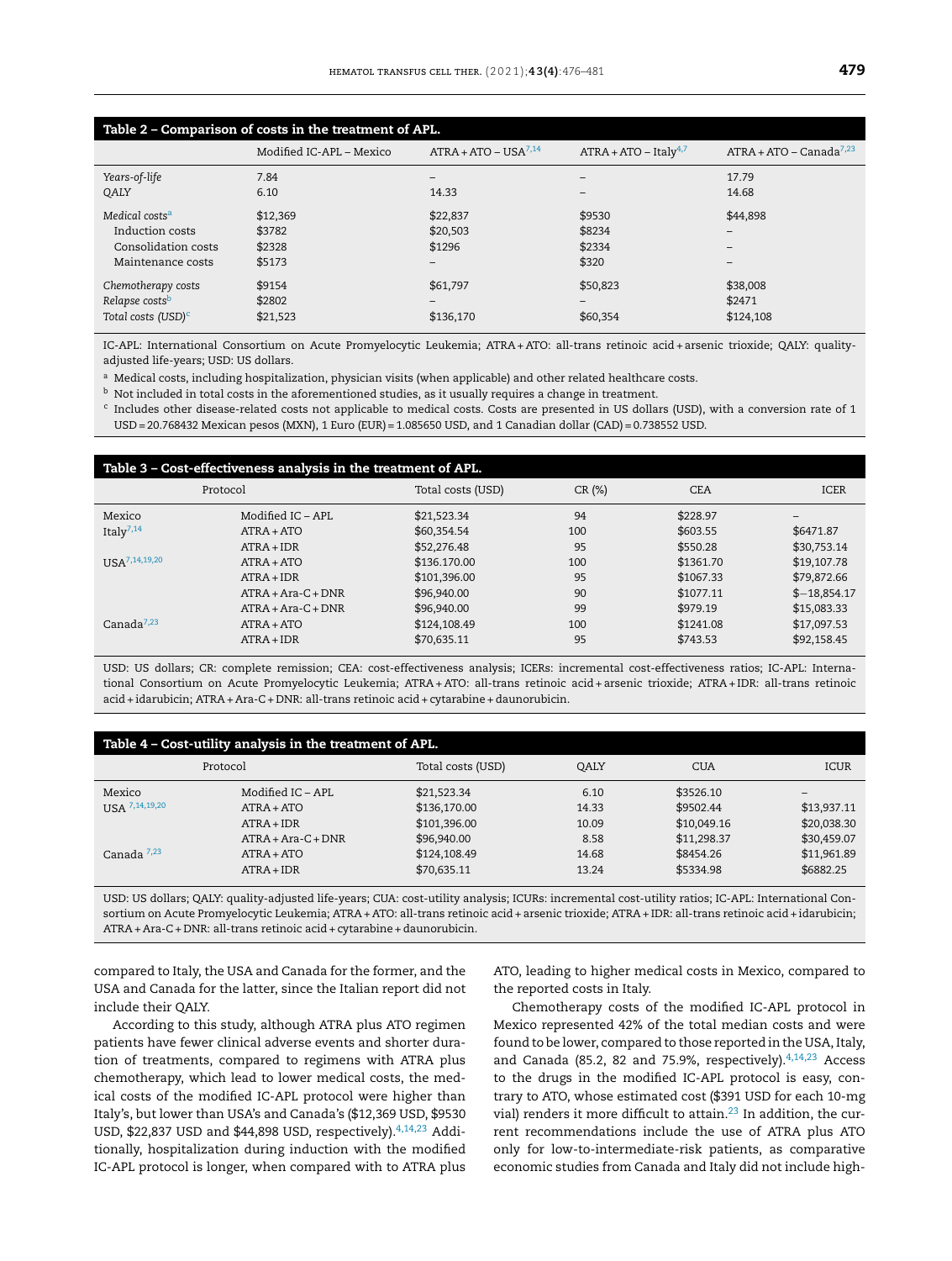<span id="page-4-0"></span>risk patients.4,14,23 Even considering that 15% of our patients were high-risk patients and received Ara-C during consolidation, chemotherapy costs were found to be lower, compared to these countries. Regarding the incremental cost-effectiveness ratios (ICERs), in order to achieve the same CR rates of the ATRA plus ATO protocols, an increase of \$6497 to \$19,133 USD would be required.<sup>4,14,23</sup> Concerning the comparison of the ICER to the ATRA plus chemotherapy protocols, an even higher cost is represented, since the CR rates are similar. $^{7,19,20}$ 

In spite of our results reporting lower QALY, when compared to those of the USA (6.1 years *vs* 14.33 and 8.58 years in the ATRA plus ATO and ATRA plus chemotherapy protocols, respectively) and of Canada (14.58 years in the ATRA plus ATO protocol), the cost-utility index of the modified IC-APL protocol is the lowest (\$3500 USD pear QALY). These results indicate that for each QALY, an estimated cost of \$3500, \$9502 and \$8454 USD is required in Mexico, the USA and Canada, respectively. According to the incremental cost-utility ratios (ICURs), in order to obtain the same QALY of the ATRA plus ATO protocols, an increase of \$11,979 to \$13,955 USD would be required.14,23

This study has several limitations. First, all medical visits (hematologist or other specialists) are not routinely charged for at our institution, consequently contributing to lower medical costs during patient hospitalizations. Second, the years of analysis among studies used for comparison were different and could probably have derived a cost difference due to the inflation rate. Third, patients included in this analysis were evaluated and treated from 2007 to 2013, when the exchange rate of pesos to dollars ranged from \$9.1 to \$15.23, but we used a more representative exchange rate of 20.76 (from November 12, 2016) to present updated costs. However, to overcome these limitations, this model was based on data taken directly from medical records for each individual, which renders highly accurate medical and chemotherapy costs.

Estimating the financial impact of including all drugs of the modified IC-APL treatment regimen on the drugs supplied by the national public health system is critical to understand the net benefit to clinical outcomes and QALYs. Further research is needed to establish the cost-effectiveness at other referral centers in our country to standardize treatment and analyze the benefit of the IC-APL in other hospital settings. Considering the similar response rates among treatment protocols, the lower cost and the easy access to the modified IC-APL regime in settings, such as Mexico, this regimen is a cost-effective and cost-useful protocol that should be considered for all patients recently diagnosed with APL.

# Meeting of ethical standards

This study was approved by our local Ethics Committee, as was the original study by Crespo-Solís et al., which complied with the principles established in the Declaration of Helsinki for research involving human subjects.

# Conflicts of interest

The authors declare no conflicts of interest.

#### **REFERENCES**

- 1. [Govind](http://refhub.elsevier.com/S2531-1379(20)30284-4/sbref0005) [Babu](http://refhub.elsevier.com/S2531-1379(20)30284-4/sbref0005) [K,](http://refhub.elsevier.com/S2531-1379(20)30284-4/sbref0005) [Lokesh](http://refhub.elsevier.com/S2531-1379(20)30284-4/sbref0005) [KN,](http://refhub.elsevier.com/S2531-1379(20)30284-4/sbref0005) [Suresh](http://refhub.elsevier.com/S2531-1379(20)30284-4/sbref0005) [Babu](http://refhub.elsevier.com/S2531-1379(20)30284-4/sbref0005) [MC,](http://refhub.elsevier.com/S2531-1379(20)30284-4/sbref0005) [Bhat](http://refhub.elsevier.com/S2531-1379(20)30284-4/sbref0005) [GR.](http://refhub.elsevier.com/S2531-1379(20)30284-4/sbref0005) [Acute](http://refhub.elsevier.com/S2531-1379(20)30284-4/sbref0005) [coronary](http://refhub.elsevier.com/S2531-1379(20)30284-4/sbref0005) [syndrome](http://refhub.elsevier.com/S2531-1379(20)30284-4/sbref0005) [manifesting](http://refhub.elsevier.com/S2531-1379(20)30284-4/sbref0005) [as](http://refhub.elsevier.com/S2531-1379(20)30284-4/sbref0005) [an](http://refhub.elsevier.com/S2531-1379(20)30284-4/sbref0005) [adverse](http://refhub.elsevier.com/S2531-1379(20)30284-4/sbref0005) [effect](http://refhub.elsevier.com/S2531-1379(20)30284-4/sbref0005) [of](http://refhub.elsevier.com/S2531-1379(20)30284-4/sbref0005) [all-trans-retinoic](http://refhub.elsevier.com/S2531-1379(20)30284-4/sbref0005) [acid](http://refhub.elsevier.com/S2531-1379(20)30284-4/sbref0005) [in](http://refhub.elsevier.com/S2531-1379(20)30284-4/sbref0005) [acute](http://refhub.elsevier.com/S2531-1379(20)30284-4/sbref0005) [promyelocytic](http://refhub.elsevier.com/S2531-1379(20)30284-4/sbref0005) [leukemia:](http://refhub.elsevier.com/S2531-1379(20)30284-4/sbref0005) [a](http://refhub.elsevier.com/S2531-1379(20)30284-4/sbref0005) [case](http://refhub.elsevier.com/S2531-1379(20)30284-4/sbref0005) [report](http://refhub.elsevier.com/S2531-1379(20)30284-4/sbref0005) [with](http://refhub.elsevier.com/S2531-1379(20)30284-4/sbref0005) [review](http://refhub.elsevier.com/S2531-1379(20)30284-4/sbref0005) [of](http://refhub.elsevier.com/S2531-1379(20)30284-4/sbref0005) [the](http://refhub.elsevier.com/S2531-1379(20)30284-4/sbref0005) [literature](http://refhub.elsevier.com/S2531-1379(20)30284-4/sbref0005) [and](http://refhub.elsevier.com/S2531-1379(20)30284-4/sbref0005) [a](http://refhub.elsevier.com/S2531-1379(20)30284-4/sbref0005) [spotlight](http://refhub.elsevier.com/S2531-1379(20)30284-4/sbref0005) [on](http://refhub.elsevier.com/S2531-1379(20)30284-4/sbref0005) [management.](http://refhub.elsevier.com/S2531-1379(20)30284-4/sbref0005) [Case](http://refhub.elsevier.com/S2531-1379(20)30284-4/sbref0005) [Rep](http://refhub.elsevier.com/S2531-1379(20)30284-4/sbref0005) [Oncol](http://refhub.elsevier.com/S2531-1379(20)30284-4/sbref0005) [Med.](http://refhub.elsevier.com/S2531-1379(20)30284-4/sbref0005) [2016;2016:1](http://refhub.elsevier.com/S2531-1379(20)30284-4/sbref0005)–[10.](http://refhub.elsevier.com/S2531-1379(20)30284-4/sbref0005)
- 2. [Tallman](http://refhub.elsevier.com/S2531-1379(20)30284-4/sbref0010) [MS,](http://refhub.elsevier.com/S2531-1379(20)30284-4/sbref0010) [Altman](http://refhub.elsevier.com/S2531-1379(20)30284-4/sbref0010) [JK.](http://refhub.elsevier.com/S2531-1379(20)30284-4/sbref0010) [Curative](http://refhub.elsevier.com/S2531-1379(20)30284-4/sbref0010) [strategies](http://refhub.elsevier.com/S2531-1379(20)30284-4/sbref0010) [in](http://refhub.elsevier.com/S2531-1379(20)30284-4/sbref0010) [acute](http://refhub.elsevier.com/S2531-1379(20)30284-4/sbref0010) [promyelocytic](http://refhub.elsevier.com/S2531-1379(20)30284-4/sbref0010) [leukemia.](http://refhub.elsevier.com/S2531-1379(20)30284-4/sbref0010) [Hematology](http://refhub.elsevier.com/S2531-1379(20)30284-4/sbref0010) [Am](http://refhub.elsevier.com/S2531-1379(20)30284-4/sbref0010) [Soc](http://refhub.elsevier.com/S2531-1379(20)30284-4/sbref0010) [Hematol](http://refhub.elsevier.com/S2531-1379(20)30284-4/sbref0010) [Educ](http://refhub.elsevier.com/S2531-1379(20)30284-4/sbref0010) [Program.](http://refhub.elsevier.com/S2531-1379(20)30284-4/sbref0010) [2008:391](http://refhub.elsevier.com/S2531-1379(20)30284-4/sbref0010)–[9.](http://refhub.elsevier.com/S2531-1379(20)30284-4/sbref0010)
- 3. [Rego](http://refhub.elsevier.com/S2531-1379(20)30284-4/sbref0015) [EM,](http://refhub.elsevier.com/S2531-1379(20)30284-4/sbref0015) [Kim](http://refhub.elsevier.com/S2531-1379(20)30284-4/sbref0015) [HT,](http://refhub.elsevier.com/S2531-1379(20)30284-4/sbref0015) [Ruiz-Argüelles](http://refhub.elsevier.com/S2531-1379(20)30284-4/sbref0015) [GJ,](http://refhub.elsevier.com/S2531-1379(20)30284-4/sbref0015) [Undurraga](http://refhub.elsevier.com/S2531-1379(20)30284-4/sbref0015) [MS,](http://refhub.elsevier.com/S2531-1379(20)30284-4/sbref0015) [Uriarte](http://refhub.elsevier.com/S2531-1379(20)30284-4/sbref0015) [M,](http://refhub.elsevier.com/S2531-1379(20)30284-4/sbref0015) [del](http://refhub.elsevier.com/S2531-1379(20)30284-4/sbref0015) [R,](http://refhub.elsevier.com/S2531-1379(20)30284-4/sbref0015) [et](http://refhub.elsevier.com/S2531-1379(20)30284-4/sbref0015) [al.](http://refhub.elsevier.com/S2531-1379(20)30284-4/sbref0015) [Improving](http://refhub.elsevier.com/S2531-1379(20)30284-4/sbref0015) [acute](http://refhub.elsevier.com/S2531-1379(20)30284-4/sbref0015) [promyelocytic](http://refhub.elsevier.com/S2531-1379(20)30284-4/sbref0015) [leukemia](http://refhub.elsevier.com/S2531-1379(20)30284-4/sbref0015) [\(APL\)](http://refhub.elsevier.com/S2531-1379(20)30284-4/sbref0015) [outcome](http://refhub.elsevier.com/S2531-1379(20)30284-4/sbref0015) [in](http://refhub.elsevier.com/S2531-1379(20)30284-4/sbref0015) [developing](http://refhub.elsevier.com/S2531-1379(20)30284-4/sbref0015) [countries](http://refhub.elsevier.com/S2531-1379(20)30284-4/sbref0015) [through](http://refhub.elsevier.com/S2531-1379(20)30284-4/sbref0015) [networking,](http://refhub.elsevier.com/S2531-1379(20)30284-4/sbref0015) [results](http://refhub.elsevier.com/S2531-1379(20)30284-4/sbref0015) [of](http://refhub.elsevier.com/S2531-1379(20)30284-4/sbref0015) [the](http://refhub.elsevier.com/S2531-1379(20)30284-4/sbref0015) [International](http://refhub.elsevier.com/S2531-1379(20)30284-4/sbref0015) [Consortium](http://refhub.elsevier.com/S2531-1379(20)30284-4/sbref0015) [on](http://refhub.elsevier.com/S2531-1379(20)30284-4/sbref0015) [APL.](http://refhub.elsevier.com/S2531-1379(20)30284-4/sbref0015) [Blood.](http://refhub.elsevier.com/S2531-1379(20)30284-4/sbref0015) [2013;121\(11\):1935–43.](http://refhub.elsevier.com/S2531-1379(20)30284-4/sbref0015)
- 4. [Kruse](http://refhub.elsevier.com/S2531-1379(20)30284-4/sbref0020) [M,](http://refhub.elsevier.com/S2531-1379(20)30284-4/sbref0020) [Wildner](http://refhub.elsevier.com/S2531-1379(20)30284-4/sbref0020) [R,](http://refhub.elsevier.com/S2531-1379(20)30284-4/sbref0020) [Barnes](http://refhub.elsevier.com/S2531-1379(20)30284-4/sbref0020) [G,](http://refhub.elsevier.com/S2531-1379(20)30284-4/sbref0020) [Martin](http://refhub.elsevier.com/S2531-1379(20)30284-4/sbref0020) [M,](http://refhub.elsevier.com/S2531-1379(20)30284-4/sbref0020) [Mueller](http://refhub.elsevier.com/S2531-1379(20)30284-4/sbref0020) [U,](http://refhub.elsevier.com/S2531-1379(20)30284-4/sbref0020) [Lo-Coco](http://refhub.elsevier.com/S2531-1379(20)30284-4/sbref0020) [F,](http://refhub.elsevier.com/S2531-1379(20)30284-4/sbref0020) [et](http://refhub.elsevier.com/S2531-1379(20)30284-4/sbref0020) [al.](http://refhub.elsevier.com/S2531-1379(20)30284-4/sbref0020) [Budgetary](http://refhub.elsevier.com/S2531-1379(20)30284-4/sbref0020) [impact](http://refhub.elsevier.com/S2531-1379(20)30284-4/sbref0020) [of](http://refhub.elsevier.com/S2531-1379(20)30284-4/sbref0020) [treating](http://refhub.elsevier.com/S2531-1379(20)30284-4/sbref0020) [acute](http://refhub.elsevier.com/S2531-1379(20)30284-4/sbref0020) [promyelocytic](http://refhub.elsevier.com/S2531-1379(20)30284-4/sbref0020) [leukemia](http://refhub.elsevier.com/S2531-1379(20)30284-4/sbref0020) [patients](http://refhub.elsevier.com/S2531-1379(20)30284-4/sbref0020) [with](http://refhub.elsevier.com/S2531-1379(20)30284-4/sbref0020) [first-line](http://refhub.elsevier.com/S2531-1379(20)30284-4/sbref0020) [arsenic](http://refhub.elsevier.com/S2531-1379(20)30284-4/sbref0020) [trioxide](http://refhub.elsevier.com/S2531-1379(20)30284-4/sbref0020) [and](http://refhub.elsevier.com/S2531-1379(20)30284-4/sbref0020) [retinoic](http://refhub.elsevier.com/S2531-1379(20)30284-4/sbref0020) [acid](http://refhub.elsevier.com/S2531-1379(20)30284-4/sbref0020) [from](http://refhub.elsevier.com/S2531-1379(20)30284-4/sbref0020) [an](http://refhub.elsevier.com/S2531-1379(20)30284-4/sbref0020) [Italian](http://refhub.elsevier.com/S2531-1379(20)30284-4/sbref0020) [payer](http://refhub.elsevier.com/S2531-1379(20)30284-4/sbref0020) [perspective.](http://refhub.elsevier.com/S2531-1379(20)30284-4/sbref0020) [PLoS](http://refhub.elsevier.com/S2531-1379(20)30284-4/sbref0020) [ONE.](http://refhub.elsevier.com/S2531-1379(20)30284-4/sbref0020) [2015;10\(8\):1–14.](http://refhub.elsevier.com/S2531-1379(20)30284-4/sbref0020)
- 5. [Meng-Er](http://refhub.elsevier.com/S2531-1379(20)30284-4/sbref0025) [H,](http://refhub.elsevier.com/S2531-1379(20)30284-4/sbref0025) [Yu-chen](http://refhub.elsevier.com/S2531-1379(20)30284-4/sbref0025) [Y,](http://refhub.elsevier.com/S2531-1379(20)30284-4/sbref0025) [Shu-rong](http://refhub.elsevier.com/S2531-1379(20)30284-4/sbref0025) [C,](http://refhub.elsevier.com/S2531-1379(20)30284-4/sbref0025) [Jin-ren](http://refhub.elsevier.com/S2531-1379(20)30284-4/sbref0025) [C,](http://refhub.elsevier.com/S2531-1379(20)30284-4/sbref0025) [Jia-Xiang](http://refhub.elsevier.com/S2531-1379(20)30284-4/sbref0025) [L,](http://refhub.elsevier.com/S2531-1379(20)30284-4/sbref0025) [Lin](http://refhub.elsevier.com/S2531-1379(20)30284-4/sbref0025) [Z,](http://refhub.elsevier.com/S2531-1379(20)30284-4/sbref0025) [et](http://refhub.elsevier.com/S2531-1379(20)30284-4/sbref0025) [al.](http://refhub.elsevier.com/S2531-1379(20)30284-4/sbref0025) [Use](http://refhub.elsevier.com/S2531-1379(20)30284-4/sbref0025) [of](http://refhub.elsevier.com/S2531-1379(20)30284-4/sbref0025) [all-trans](http://refhub.elsevier.com/S2531-1379(20)30284-4/sbref0025) [retinoic](http://refhub.elsevier.com/S2531-1379(20)30284-4/sbref0025) [acid](http://refhub.elsevier.com/S2531-1379(20)30284-4/sbref0025) [in](http://refhub.elsevier.com/S2531-1379(20)30284-4/sbref0025) [the](http://refhub.elsevier.com/S2531-1379(20)30284-4/sbref0025) [treatment](http://refhub.elsevier.com/S2531-1379(20)30284-4/sbref0025) [of](http://refhub.elsevier.com/S2531-1379(20)30284-4/sbref0025) [acute](http://refhub.elsevier.com/S2531-1379(20)30284-4/sbref0025) [promyelocytic](http://refhub.elsevier.com/S2531-1379(20)30284-4/sbref0025) [leukemia.](http://refhub.elsevier.com/S2531-1379(20)30284-4/sbref0025) [Blood.](http://refhub.elsevier.com/S2531-1379(20)30284-4/sbref0025) [1988;72\(2\):567–72.](http://refhub.elsevier.com/S2531-1379(20)30284-4/sbref0025)
- 6. [Adamson](http://refhub.elsevier.com/S2531-1379(20)30284-4/sbref0030) [PC.](http://refhub.elsevier.com/S2531-1379(20)30284-4/sbref0030) [All-trans-retinoic](http://refhub.elsevier.com/S2531-1379(20)30284-4/sbref0030) [acid](http://refhub.elsevier.com/S2531-1379(20)30284-4/sbref0030) [pharmacology](http://refhub.elsevier.com/S2531-1379(20)30284-4/sbref0030) [and](http://refhub.elsevier.com/S2531-1379(20)30284-4/sbref0030) [its](http://refhub.elsevier.com/S2531-1379(20)30284-4/sbref0030) [impact](http://refhub.elsevier.com/S2531-1379(20)30284-4/sbref0030) [on](http://refhub.elsevier.com/S2531-1379(20)30284-4/sbref0030) [the](http://refhub.elsevier.com/S2531-1379(20)30284-4/sbref0030) [treatment](http://refhub.elsevier.com/S2531-1379(20)30284-4/sbref0030) [of](http://refhub.elsevier.com/S2531-1379(20)30284-4/sbref0030) [acute](http://refhub.elsevier.com/S2531-1379(20)30284-4/sbref0030) [promyelocytic](http://refhub.elsevier.com/S2531-1379(20)30284-4/sbref0030) [leukemia.](http://refhub.elsevier.com/S2531-1379(20)30284-4/sbref0030) [Oncologist.](http://refhub.elsevier.com/S2531-1379(20)30284-4/sbref0030) [1996;1\(5\):305](http://refhub.elsevier.com/S2531-1379(20)30284-4/sbref0030)–[14.](http://refhub.elsevier.com/S2531-1379(20)30284-4/sbref0030)
- 7. [Lo-Coco](http://refhub.elsevier.com/S2531-1379(20)30284-4/sbref0035) [F,](http://refhub.elsevier.com/S2531-1379(20)30284-4/sbref0035) [Avvisati](http://refhub.elsevier.com/S2531-1379(20)30284-4/sbref0035) [G,](http://refhub.elsevier.com/S2531-1379(20)30284-4/sbref0035) [Vignetti](http://refhub.elsevier.com/S2531-1379(20)30284-4/sbref0035) [M,](http://refhub.elsevier.com/S2531-1379(20)30284-4/sbref0035) [Thiede](http://refhub.elsevier.com/S2531-1379(20)30284-4/sbref0035) [C,](http://refhub.elsevier.com/S2531-1379(20)30284-4/sbref0035) [Orlando](http://refhub.elsevier.com/S2531-1379(20)30284-4/sbref0035) [SM,](http://refhub.elsevier.com/S2531-1379(20)30284-4/sbref0035) [Iacobelli](http://refhub.elsevier.com/S2531-1379(20)30284-4/sbref0035) [S,](http://refhub.elsevier.com/S2531-1379(20)30284-4/sbref0035) [et](http://refhub.elsevier.com/S2531-1379(20)30284-4/sbref0035) [al.](http://refhub.elsevier.com/S2531-1379(20)30284-4/sbref0035) [Retinoic](http://refhub.elsevier.com/S2531-1379(20)30284-4/sbref0035) [acid](http://refhub.elsevier.com/S2531-1379(20)30284-4/sbref0035) [and](http://refhub.elsevier.com/S2531-1379(20)30284-4/sbref0035) [arsenic](http://refhub.elsevier.com/S2531-1379(20)30284-4/sbref0035) [trioxide](http://refhub.elsevier.com/S2531-1379(20)30284-4/sbref0035) [for](http://refhub.elsevier.com/S2531-1379(20)30284-4/sbref0035) [acute](http://refhub.elsevier.com/S2531-1379(20)30284-4/sbref0035) [promyelocytic](http://refhub.elsevier.com/S2531-1379(20)30284-4/sbref0035) [leukemia](http://refhub.elsevier.com/S2531-1379(20)30284-4/sbref0035) – [protocol.](http://refhub.elsevier.com/S2531-1379(20)30284-4/sbref0035) [N](http://refhub.elsevier.com/S2531-1379(20)30284-4/sbref0035) [Engl](http://refhub.elsevier.com/S2531-1379(20)30284-4/sbref0035) [J](http://refhub.elsevier.com/S2531-1379(20)30284-4/sbref0035) [Med.](http://refhub.elsevier.com/S2531-1379(20)30284-4/sbref0035) [2013;369\(2\):111](http://refhub.elsevier.com/S2531-1379(20)30284-4/sbref0035)–[21.](http://refhub.elsevier.com/S2531-1379(20)30284-4/sbref0035)
- 8. [Sanz](http://refhub.elsevier.com/S2531-1379(20)30284-4/sbref0040) [MA,](http://refhub.elsevier.com/S2531-1379(20)30284-4/sbref0040) [Fenaux](http://refhub.elsevier.com/S2531-1379(20)30284-4/sbref0040) [P,](http://refhub.elsevier.com/S2531-1379(20)30284-4/sbref0040) [Tallman](http://refhub.elsevier.com/S2531-1379(20)30284-4/sbref0040) [MS,](http://refhub.elsevier.com/S2531-1379(20)30284-4/sbref0040) [Estey](http://refhub.elsevier.com/S2531-1379(20)30284-4/sbref0040) [EH,](http://refhub.elsevier.com/S2531-1379(20)30284-4/sbref0040) [Löwenberg](http://refhub.elsevier.com/S2531-1379(20)30284-4/sbref0040) [B,](http://refhub.elsevier.com/S2531-1379(20)30284-4/sbref0040) [Naoe](http://refhub.elsevier.com/S2531-1379(20)30284-4/sbref0040) [T,](http://refhub.elsevier.com/S2531-1379(20)30284-4/sbref0040) [et](http://refhub.elsevier.com/S2531-1379(20)30284-4/sbref0040) [al.](http://refhub.elsevier.com/S2531-1379(20)30284-4/sbref0040) [Management](http://refhub.elsevier.com/S2531-1379(20)30284-4/sbref0040) [of](http://refhub.elsevier.com/S2531-1379(20)30284-4/sbref0040) [acute](http://refhub.elsevier.com/S2531-1379(20)30284-4/sbref0040) [promyelocytic](http://refhub.elsevier.com/S2531-1379(20)30284-4/sbref0040) [leukemia:](http://refhub.elsevier.com/S2531-1379(20)30284-4/sbref0040) [Updated](http://refhub.elsevier.com/S2531-1379(20)30284-4/sbref0040) [recommendations](http://refhub.elsevier.com/S2531-1379(20)30284-4/sbref0040) [from](http://refhub.elsevier.com/S2531-1379(20)30284-4/sbref0040) [an](http://refhub.elsevier.com/S2531-1379(20)30284-4/sbref0040) [expert](http://refhub.elsevier.com/S2531-1379(20)30284-4/sbref0040) [panel](http://refhub.elsevier.com/S2531-1379(20)30284-4/sbref0040) [of](http://refhub.elsevier.com/S2531-1379(20)30284-4/sbref0040) [the](http://refhub.elsevier.com/S2531-1379(20)30284-4/sbref0040) [European](http://refhub.elsevier.com/S2531-1379(20)30284-4/sbref0040) [LeukemiaNet.](http://refhub.elsevier.com/S2531-1379(20)30284-4/sbref0040) [Blood.](http://refhub.elsevier.com/S2531-1379(20)30284-4/sbref0040) [2019;133\(15\):1630](http://refhub.elsevier.com/S2531-1379(20)30284-4/sbref0040)–[43.](http://refhub.elsevier.com/S2531-1379(20)30284-4/sbref0040)
- 9. [Mantha](http://refhub.elsevier.com/S2531-1379(20)30284-4/sbref0045) [S,](http://refhub.elsevier.com/S2531-1379(20)30284-4/sbref0045) [Goldman](http://refhub.elsevier.com/S2531-1379(20)30284-4/sbref0045) [DA,](http://refhub.elsevier.com/S2531-1379(20)30284-4/sbref0045) [Devlin](http://refhub.elsevier.com/S2531-1379(20)30284-4/sbref0045) [SM,](http://refhub.elsevier.com/S2531-1379(20)30284-4/sbref0045) [Lee](http://refhub.elsevier.com/S2531-1379(20)30284-4/sbref0045) [JW,](http://refhub.elsevier.com/S2531-1379(20)30284-4/sbref0045) [Zannino](http://refhub.elsevier.com/S2531-1379(20)30284-4/sbref0045) [D,](http://refhub.elsevier.com/S2531-1379(20)30284-4/sbref0045) [Collins](http://refhub.elsevier.com/S2531-1379(20)30284-4/sbref0045) [M,](http://refhub.elsevier.com/S2531-1379(20)30284-4/sbref0045) [et](http://refhub.elsevier.com/S2531-1379(20)30284-4/sbref0045) [al.](http://refhub.elsevier.com/S2531-1379(20)30284-4/sbref0045) [Determinants](http://refhub.elsevier.com/S2531-1379(20)30284-4/sbref0045) [of](http://refhub.elsevier.com/S2531-1379(20)30284-4/sbref0045) [fatal](http://refhub.elsevier.com/S2531-1379(20)30284-4/sbref0045) [bleeding](http://refhub.elsevier.com/S2531-1379(20)30284-4/sbref0045) [during](http://refhub.elsevier.com/S2531-1379(20)30284-4/sbref0045) [induction](http://refhub.elsevier.com/S2531-1379(20)30284-4/sbref0045) [therapy](http://refhub.elsevier.com/S2531-1379(20)30284-4/sbref0045) [for](http://refhub.elsevier.com/S2531-1379(20)30284-4/sbref0045) [acute](http://refhub.elsevier.com/S2531-1379(20)30284-4/sbref0045) [promyelocytic](http://refhub.elsevier.com/S2531-1379(20)30284-4/sbref0045) [leukemia](http://refhub.elsevier.com/S2531-1379(20)30284-4/sbref0045) [in](http://refhub.elsevier.com/S2531-1379(20)30284-4/sbref0045) [the](http://refhub.elsevier.com/S2531-1379(20)30284-4/sbref0045) [ATRA](http://refhub.elsevier.com/S2531-1379(20)30284-4/sbref0045) [era.](http://refhub.elsevier.com/S2531-1379(20)30284-4/sbref0045) [Blood.](http://refhub.elsevier.com/S2531-1379(20)30284-4/sbref0045) [2017;129\(13\):1763–7.](http://refhub.elsevier.com/S2531-1379(20)30284-4/sbref0045)
- 10. [Lehmann](http://refhub.elsevier.com/S2531-1379(20)30284-4/sbref0050) [S,](http://refhub.elsevier.com/S2531-1379(20)30284-4/sbref0050) [Ravn](http://refhub.elsevier.com/S2531-1379(20)30284-4/sbref0050) [A,](http://refhub.elsevier.com/S2531-1379(20)30284-4/sbref0050) [Carlsson](http://refhub.elsevier.com/S2531-1379(20)30284-4/sbref0050) [L,](http://refhub.elsevier.com/S2531-1379(20)30284-4/sbref0050) [Antunovic](http://refhub.elsevier.com/S2531-1379(20)30284-4/sbref0050) [P,](http://refhub.elsevier.com/S2531-1379(20)30284-4/sbref0050) [Deneberg](http://refhub.elsevier.com/S2531-1379(20)30284-4/sbref0050) [S,](http://refhub.elsevier.com/S2531-1379(20)30284-4/sbref0050) [Möllgrd](http://refhub.elsevier.com/S2531-1379(20)30284-4/sbref0050) [L,](http://refhub.elsevier.com/S2531-1379(20)30284-4/sbref0050) [et](http://refhub.elsevier.com/S2531-1379(20)30284-4/sbref0050) [al.](http://refhub.elsevier.com/S2531-1379(20)30284-4/sbref0050) [Continuing](http://refhub.elsevier.com/S2531-1379(20)30284-4/sbref0050) [high](http://refhub.elsevier.com/S2531-1379(20)30284-4/sbref0050) [early](http://refhub.elsevier.com/S2531-1379(20)30284-4/sbref0050) [death](http://refhub.elsevier.com/S2531-1379(20)30284-4/sbref0050) [rate](http://refhub.elsevier.com/S2531-1379(20)30284-4/sbref0050) [in](http://refhub.elsevier.com/S2531-1379(20)30284-4/sbref0050) [acute](http://refhub.elsevier.com/S2531-1379(20)30284-4/sbref0050) [promyelocytic](http://refhub.elsevier.com/S2531-1379(20)30284-4/sbref0050) [leukemia:](http://refhub.elsevier.com/S2531-1379(20)30284-4/sbref0050) [a](http://refhub.elsevier.com/S2531-1379(20)30284-4/sbref0050) [population-based](http://refhub.elsevier.com/S2531-1379(20)30284-4/sbref0050) [report](http://refhub.elsevier.com/S2531-1379(20)30284-4/sbref0050) [from](http://refhub.elsevier.com/S2531-1379(20)30284-4/sbref0050) [the](http://refhub.elsevier.com/S2531-1379(20)30284-4/sbref0050) [Swedish](http://refhub.elsevier.com/S2531-1379(20)30284-4/sbref0050) [Adult](http://refhub.elsevier.com/S2531-1379(20)30284-4/sbref0050) [Acute](http://refhub.elsevier.com/S2531-1379(20)30284-4/sbref0050) [Leukemia](http://refhub.elsevier.com/S2531-1379(20)30284-4/sbref0050) [Registry.](http://refhub.elsevier.com/S2531-1379(20)30284-4/sbref0050) [Leukemia.](http://refhub.elsevier.com/S2531-1379(20)30284-4/sbref0050) [2011;25\(7\):1128–34.](http://refhub.elsevier.com/S2531-1379(20)30284-4/sbref0050)
- 11. [Jácomo](http://refhub.elsevier.com/S2531-1379(20)30284-4/sbref0055) [RH,](http://refhub.elsevier.com/S2531-1379(20)30284-4/sbref0055) [Melo](http://refhub.elsevier.com/S2531-1379(20)30284-4/sbref0055) [RAM,](http://refhub.elsevier.com/S2531-1379(20)30284-4/sbref0055) [Souto](http://refhub.elsevier.com/S2531-1379(20)30284-4/sbref0055) [FR,](http://refhub.elsevier.com/S2531-1379(20)30284-4/sbref0055) [De](http://refhub.elsevier.com/S2531-1379(20)30284-4/sbref0055) [Mattos](http://refhub.elsevier.com/S2531-1379(20)30284-4/sbref0055) [ER,](http://refhub.elsevier.com/S2531-1379(20)30284-4/sbref0055) [De](http://refhub.elsevier.com/S2531-1379(20)30284-4/sbref0055) [Oliveira](http://refhub.elsevier.com/S2531-1379(20)30284-4/sbref0055) [CT,](http://refhub.elsevier.com/S2531-1379(20)30284-4/sbref0055) [Fagundes](http://refhub.elsevier.com/S2531-1379(20)30284-4/sbref0055) [EM,](http://refhub.elsevier.com/S2531-1379(20)30284-4/sbref0055) [et](http://refhub.elsevier.com/S2531-1379(20)30284-4/sbref0055) [al.](http://refhub.elsevier.com/S2531-1379(20)30284-4/sbref0055) [Clinical](http://refhub.elsevier.com/S2531-1379(20)30284-4/sbref0055) [features](http://refhub.elsevier.com/S2531-1379(20)30284-4/sbref0055) [and](http://refhub.elsevier.com/S2531-1379(20)30284-4/sbref0055) [outcomes](http://refhub.elsevier.com/S2531-1379(20)30284-4/sbref0055) [of](http://refhub.elsevier.com/S2531-1379(20)30284-4/sbref0055) [134](http://refhub.elsevier.com/S2531-1379(20)30284-4/sbref0055) [Brazilians](http://refhub.elsevier.com/S2531-1379(20)30284-4/sbref0055) [with](http://refhub.elsevier.com/S2531-1379(20)30284-4/sbref0055) [acute](http://refhub.elsevier.com/S2531-1379(20)30284-4/sbref0055) [promyelocytic](http://refhub.elsevier.com/S2531-1379(20)30284-4/sbref0055) [leukemia](http://refhub.elsevier.com/S2531-1379(20)30284-4/sbref0055) [who](http://refhub.elsevier.com/S2531-1379(20)30284-4/sbref0055) [received](http://refhub.elsevier.com/S2531-1379(20)30284-4/sbref0055) [ATRA](http://refhub.elsevier.com/S2531-1379(20)30284-4/sbref0055) [and](http://refhub.elsevier.com/S2531-1379(20)30284-4/sbref0055) [anthracyclines.](http://refhub.elsevier.com/S2531-1379(20)30284-4/sbref0055) [Haematologica.](http://refhub.elsevier.com/S2531-1379(20)30284-4/sbref0055) [2007;92\(10\):](http://refhub.elsevier.com/S2531-1379(20)30284-4/sbref0055) [1431–2.](http://refhub.elsevier.com/S2531-1379(20)30284-4/sbref0055)
- 12. [Ribeiro](http://refhub.elsevier.com/S2531-1379(20)30284-4/sbref0060) [RC,](http://refhub.elsevier.com/S2531-1379(20)30284-4/sbref0060) [Rego](http://refhub.elsevier.com/S2531-1379(20)30284-4/sbref0060) [E.](http://refhub.elsevier.com/S2531-1379(20)30284-4/sbref0060) [Management](http://refhub.elsevier.com/S2531-1379(20)30284-4/sbref0060) [of](http://refhub.elsevier.com/S2531-1379(20)30284-4/sbref0060) [APL](http://refhub.elsevier.com/S2531-1379(20)30284-4/sbref0060) [in](http://refhub.elsevier.com/S2531-1379(20)30284-4/sbref0060) [developing](http://refhub.elsevier.com/S2531-1379(20)30284-4/sbref0060) [countries:](http://refhub.elsevier.com/S2531-1379(20)30284-4/sbref0060) [epidemiology,](http://refhub.elsevier.com/S2531-1379(20)30284-4/sbref0060) [challenges](http://refhub.elsevier.com/S2531-1379(20)30284-4/sbref0060) [and](http://refhub.elsevier.com/S2531-1379(20)30284-4/sbref0060) [opportunities](http://refhub.elsevier.com/S2531-1379(20)30284-4/sbref0060) [for](http://refhub.elsevier.com/S2531-1379(20)30284-4/sbref0060) [international](http://refhub.elsevier.com/S2531-1379(20)30284-4/sbref0060) [collaboration.](http://refhub.elsevier.com/S2531-1379(20)30284-4/sbref0060) [Hematol](http://refhub.elsevier.com/S2531-1379(20)30284-4/sbref0060) [Am](http://refhub.elsevier.com/S2531-1379(20)30284-4/sbref0060) [Soc](http://refhub.elsevier.com/S2531-1379(20)30284-4/sbref0060) [Hematol](http://refhub.elsevier.com/S2531-1379(20)30284-4/sbref0060) [Educ](http://refhub.elsevier.com/S2531-1379(20)30284-4/sbref0060) [Progr.](http://refhub.elsevier.com/S2531-1379(20)30284-4/sbref0060) [2006:162](http://refhub.elsevier.com/S2531-1379(20)30284-4/sbref0060)–[8.](http://refhub.elsevier.com/S2531-1379(20)30284-4/sbref0060)
- 13. [Ghavamzadeh](http://refhub.elsevier.com/S2531-1379(20)30284-4/sbref0065) [A,](http://refhub.elsevier.com/S2531-1379(20)30284-4/sbref0065) [Alimoghaddam](http://refhub.elsevier.com/S2531-1379(20)30284-4/sbref0065) [K,](http://refhub.elsevier.com/S2531-1379(20)30284-4/sbref0065) [Rostami](http://refhub.elsevier.com/S2531-1379(20)30284-4/sbref0065) [S,](http://refhub.elsevier.com/S2531-1379(20)30284-4/sbref0065) [Ghaffari](http://refhub.elsevier.com/S2531-1379(20)30284-4/sbref0065) [SH,](http://refhub.elsevier.com/S2531-1379(20)30284-4/sbref0065) [Jahani](http://refhub.elsevier.com/S2531-1379(20)30284-4/sbref0065) [M,](http://refhub.elsevier.com/S2531-1379(20)30284-4/sbref0065) [Iravani](http://refhub.elsevier.com/S2531-1379(20)30284-4/sbref0065) [M,](http://refhub.elsevier.com/S2531-1379(20)30284-4/sbref0065) [et](http://refhub.elsevier.com/S2531-1379(20)30284-4/sbref0065) [al.](http://refhub.elsevier.com/S2531-1379(20)30284-4/sbref0065) [Phase](http://refhub.elsevier.com/S2531-1379(20)30284-4/sbref0065) [II](http://refhub.elsevier.com/S2531-1379(20)30284-4/sbref0065) [study](http://refhub.elsevier.com/S2531-1379(20)30284-4/sbref0065) [of](http://refhub.elsevier.com/S2531-1379(20)30284-4/sbref0065) [single-agent](http://refhub.elsevier.com/S2531-1379(20)30284-4/sbref0065) [arsenic](http://refhub.elsevier.com/S2531-1379(20)30284-4/sbref0065) [trioxide](http://refhub.elsevier.com/S2531-1379(20)30284-4/sbref0065) [for](http://refhub.elsevier.com/S2531-1379(20)30284-4/sbref0065) [the](http://refhub.elsevier.com/S2531-1379(20)30284-4/sbref0065) [front-line](http://refhub.elsevier.com/S2531-1379(20)30284-4/sbref0065) [therapy](http://refhub.elsevier.com/S2531-1379(20)30284-4/sbref0065) [of](http://refhub.elsevier.com/S2531-1379(20)30284-4/sbref0065) [acute](http://refhub.elsevier.com/S2531-1379(20)30284-4/sbref0065) [promyelocytic](http://refhub.elsevier.com/S2531-1379(20)30284-4/sbref0065) [leukemia.](http://refhub.elsevier.com/S2531-1379(20)30284-4/sbref0065) [J](http://refhub.elsevier.com/S2531-1379(20)30284-4/sbref0065) [Clin](http://refhub.elsevier.com/S2531-1379(20)30284-4/sbref0065) [Oncol.](http://refhub.elsevier.com/S2531-1379(20)30284-4/sbref0065) [2011;29\(20\):2753](http://refhub.elsevier.com/S2531-1379(20)30284-4/sbref0065)–[7.](http://refhub.elsevier.com/S2531-1379(20)30284-4/sbref0065)
- 14. [Tallman](http://refhub.elsevier.com/S2531-1379(20)30284-4/sbref0070) [M,](http://refhub.elsevier.com/S2531-1379(20)30284-4/sbref0070) [Lo-Coco](http://refhub.elsevier.com/S2531-1379(20)30284-4/sbref0070) [F,](http://refhub.elsevier.com/S2531-1379(20)30284-4/sbref0070) [Barnes](http://refhub.elsevier.com/S2531-1379(20)30284-4/sbref0070) [G,](http://refhub.elsevier.com/S2531-1379(20)30284-4/sbref0070) [Kruse](http://refhub.elsevier.com/S2531-1379(20)30284-4/sbref0070) [M,](http://refhub.elsevier.com/S2531-1379(20)30284-4/sbref0070) [Wildner](http://refhub.elsevier.com/S2531-1379(20)30284-4/sbref0070) [R,](http://refhub.elsevier.com/S2531-1379(20)30284-4/sbref0070) [Martin](http://refhub.elsevier.com/S2531-1379(20)30284-4/sbref0070) [M,](http://refhub.elsevier.com/S2531-1379(20)30284-4/sbref0070) [et](http://refhub.elsevier.com/S2531-1379(20)30284-4/sbref0070) [al.](http://refhub.elsevier.com/S2531-1379(20)30284-4/sbref0070) [Cost-effectiveness](http://refhub.elsevier.com/S2531-1379(20)30284-4/sbref0070) [analysis](http://refhub.elsevier.com/S2531-1379(20)30284-4/sbref0070) [of](http://refhub.elsevier.com/S2531-1379(20)30284-4/sbref0070) [treating](http://refhub.elsevier.com/S2531-1379(20)30284-4/sbref0070) [acute](http://refhub.elsevier.com/S2531-1379(20)30284-4/sbref0070) [promyelocytic](http://refhub.elsevier.com/S2531-1379(20)30284-4/sbref0070) [leukemia](http://refhub.elsevier.com/S2531-1379(20)30284-4/sbref0070) [patients](http://refhub.elsevier.com/S2531-1379(20)30284-4/sbref0070) [with](http://refhub.elsevier.com/S2531-1379(20)30284-4/sbref0070) [arsenic](http://refhub.elsevier.com/S2531-1379(20)30284-4/sbref0070) [trioxide](http://refhub.elsevier.com/S2531-1379(20)30284-4/sbref0070) [and](http://refhub.elsevier.com/S2531-1379(20)30284-4/sbref0070) [retinoic](http://refhub.elsevier.com/S2531-1379(20)30284-4/sbref0070) [acid](http://refhub.elsevier.com/S2531-1379(20)30284-4/sbref0070) [in](http://refhub.elsevier.com/S2531-1379(20)30284-4/sbref0070) [the](http://refhub.elsevier.com/S2531-1379(20)30284-4/sbref0070) [United](http://refhub.elsevier.com/S2531-1379(20)30284-4/sbref0070) [States.](http://refhub.elsevier.com/S2531-1379(20)30284-4/sbref0070) [Clin](http://refhub.elsevier.com/S2531-1379(20)30284-4/sbref0070) [Lymphoma](http://refhub.elsevier.com/S2531-1379(20)30284-4/sbref0070) [Myeloma](http://refhub.elsevier.com/S2531-1379(20)30284-4/sbref0070) [Leuk.](http://refhub.elsevier.com/S2531-1379(20)30284-4/sbref0070) [2015;15\(12\):771](http://refhub.elsevier.com/S2531-1379(20)30284-4/sbref0070)–[7.](http://refhub.elsevier.com/S2531-1379(20)30284-4/sbref0070)
- 15. [Crespo-Solis](http://refhub.elsevier.com/S2531-1379(20)30284-4/sbref0075) [E,](http://refhub.elsevier.com/S2531-1379(20)30284-4/sbref0075) [Contreras-Cisneros](http://refhub.elsevier.com/S2531-1379(20)30284-4/sbref0075) [J,](http://refhub.elsevier.com/S2531-1379(20)30284-4/sbref0075) [Demichelis-Gómez](http://refhub.elsevier.com/S2531-1379(20)30284-4/sbref0075) [R,](http://refhub.elsevier.com/S2531-1379(20)30284-4/sbref0075) [Rosas-López](http://refhub.elsevier.com/S2531-1379(20)30284-4/sbref0075) [A,](http://refhub.elsevier.com/S2531-1379(20)30284-4/sbref0075) [Vera-Zertuche](http://refhub.elsevier.com/S2531-1379(20)30284-4/sbref0075) [JM,](http://refhub.elsevier.com/S2531-1379(20)30284-4/sbref0075) [Aguayo](http://refhub.elsevier.com/S2531-1379(20)30284-4/sbref0075) [A,](http://refhub.elsevier.com/S2531-1379(20)30284-4/sbref0075) [et](http://refhub.elsevier.com/S2531-1379(20)30284-4/sbref0075) [al.](http://refhub.elsevier.com/S2531-1379(20)30284-4/sbref0075) [Survival](http://refhub.elsevier.com/S2531-1379(20)30284-4/sbref0075) [and](http://refhub.elsevier.com/S2531-1379(20)30284-4/sbref0075) [treatment](http://refhub.elsevier.com/S2531-1379(20)30284-4/sbref0075) [response](http://refhub.elsevier.com/S2531-1379(20)30284-4/sbref0075) [in](http://refhub.elsevier.com/S2531-1379(20)30284-4/sbref0075) [adults](http://refhub.elsevier.com/S2531-1379(20)30284-4/sbref0075) [with](http://refhub.elsevier.com/S2531-1379(20)30284-4/sbref0075) [acute](http://refhub.elsevier.com/S2531-1379(20)30284-4/sbref0075) [promyelocytic](http://refhub.elsevier.com/S2531-1379(20)30284-4/sbref0075) [leukemia](http://refhub.elsevier.com/S2531-1379(20)30284-4/sbref0075) [treated](http://refhub.elsevier.com/S2531-1379(20)30284-4/sbref0075) [with](http://refhub.elsevier.com/S2531-1379(20)30284-4/sbref0075) [a](http://refhub.elsevier.com/S2531-1379(20)30284-4/sbref0075) [modified](http://refhub.elsevier.com/S2531-1379(20)30284-4/sbref0075) [International](http://refhub.elsevier.com/S2531-1379(20)30284-4/sbref0075) [Consortium](http://refhub.elsevier.com/S2531-1379(20)30284-4/sbref0075) [on](http://refhub.elsevier.com/S2531-1379(20)30284-4/sbref0075) [Acute](http://refhub.elsevier.com/S2531-1379(20)30284-4/sbref0075) [Promyelocytic](http://refhub.elsevier.com/S2531-1379(20)30284-4/sbref0075) [Leukemia](http://refhub.elsevier.com/S2531-1379(20)30284-4/sbref0075) [protocol.](http://refhub.elsevier.com/S2531-1379(20)30284-4/sbref0075) [Rev](http://refhub.elsevier.com/S2531-1379(20)30284-4/sbref0075) [Bras](http://refhub.elsevier.com/S2531-1379(20)30284-4/sbref0075) [Hematol](http://refhub.elsevier.com/S2531-1379(20)30284-4/sbref0075) [Hemoter.](http://refhub.elsevier.com/S2531-1379(20)30284-4/sbref0075) [2016;8\(4\):285–90.](http://refhub.elsevier.com/S2531-1379(20)30284-4/sbref0075)